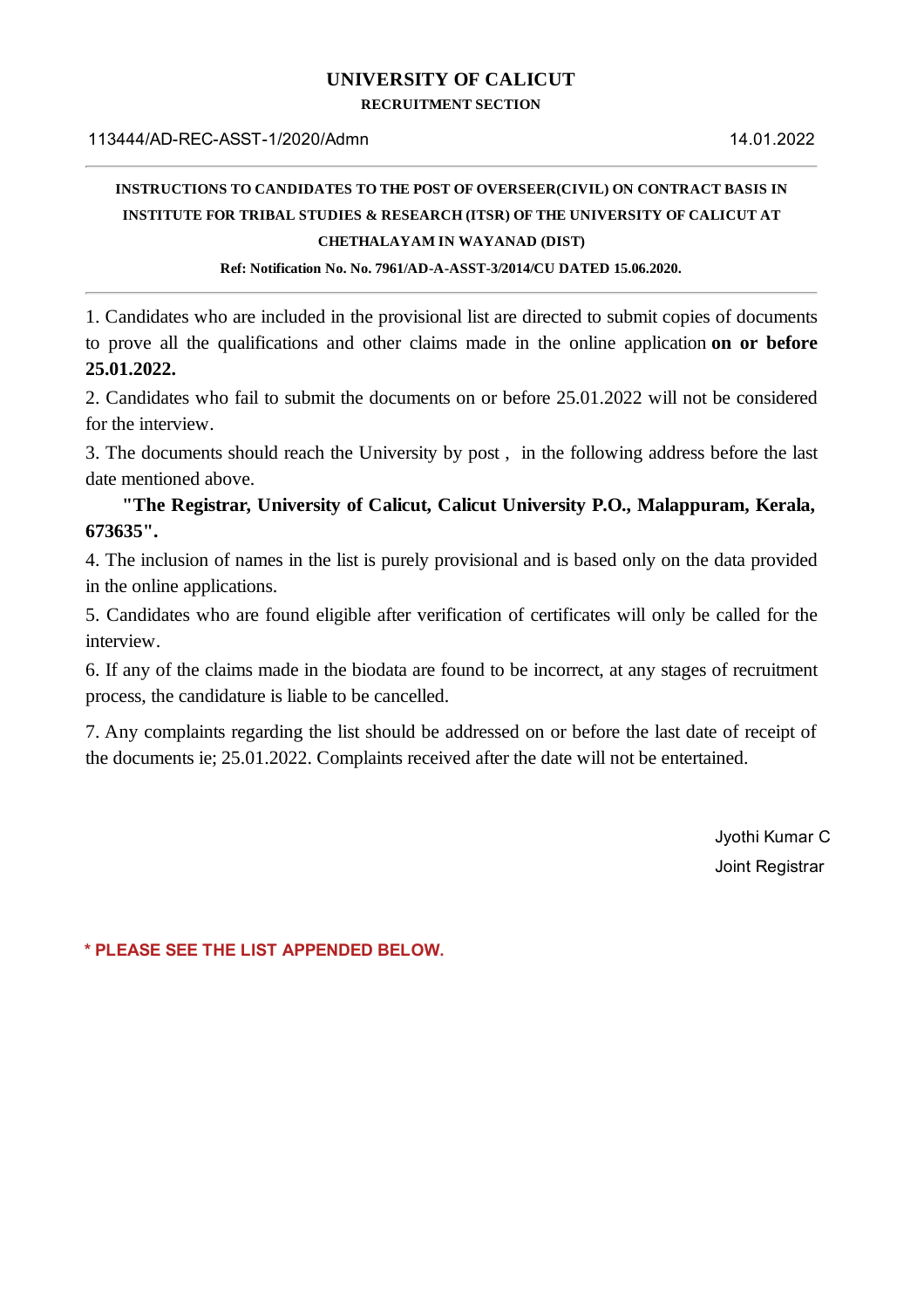## **APPENDIX**

## **PROVISIONAL LIST OF CANDIDATES TO THE POST OF OVERSEER(CIVIL) ON CONTRACT BASIS IN INSTITUTE FOR TRIBAL STUDIES & RESEARCH (ITSR) OF THE UNIVERSITY OF CALICUT AT CHETHALAYAM IN WAYANAD (DIST)**

| <b>SL NO</b>   | ID         | <b>NAME</b>           | <b>DOB</b> | <b>REMARKS</b> |
|----------------|------------|-----------------------|------------|----------------|
| $\mathbf{1}$   | 1390001058 | <b>ABHIJITH MOHAN</b> | 09/08/1993 |                |
| 2              | 1390001268 | <b>ABHILASH BABU</b>  | 29/05/1994 |                |
| 3              | 1390000840 | ABHILASH P            | 23/05/1995 |                |
| $\overline{4}$ | 1390000989 | AJAY PETER            | 25/03/1994 |                |
| 5              | 1390001128 | <b>AJIMOL P V</b>     | 12/05/1985 |                |
| 6              | 1390000751 | AJIN A RAJ            | 27/01/1996 |                |
| 7              | 1390001220 | <b>AJISHA PRASAD</b>  | 25/02/1996 |                |
| 8              | 1390001122 | AJITH. K              | 26/12/1992 |                |
| 9              | 1390001020 | AKASH KRISHNA         | 15/12/1998 |                |
| 10             | 1390001080 | <b>AKHIL A R</b>      | 27/05/1991 |                |
| 11             | 1390001040 | AKHILA V P            | 30/05/1998 |                |
| 12             | 1390001155 | AKSHAYA K ANIL        | 22/05/1998 |                |
| 13             | 1390000746 | ALAKA G S             | 25/05/1997 |                |
| 14             | 1390000747 | AMIT KUMAR SINGH      | 15/06/1996 |                |
| 15             | 1390001041 | AMITHA K V            | 10/10/1997 |                |
| 16             | 1390001245 | <b>ANIX JOE K</b>     | 24/03/2000 |                |
| $17\,$         | 1390000721 | <b>ANSIYA AZEEZ</b>   | 15/04/1994 |                |
| 18             | 1390001068 | <b>ARUNJITH K</b>     | 04/09/1992 |                |
| 19             | 1390001257 | ARYA RAJESH           | 31/08/1996 |                |
| 20             | 1390001286 | ASHATH                | 12/06/1996 |                |
| 21             | 1390001184 | ASWANTH M             | 30/11/1994 |                |
| 22             | 1390000828 | ATHIRA RAJAN. V. K    | 31/05/1996 |                |
| 23             | 1390000928 | <b>BABEESHP</b>       | 10/12/1992 |                |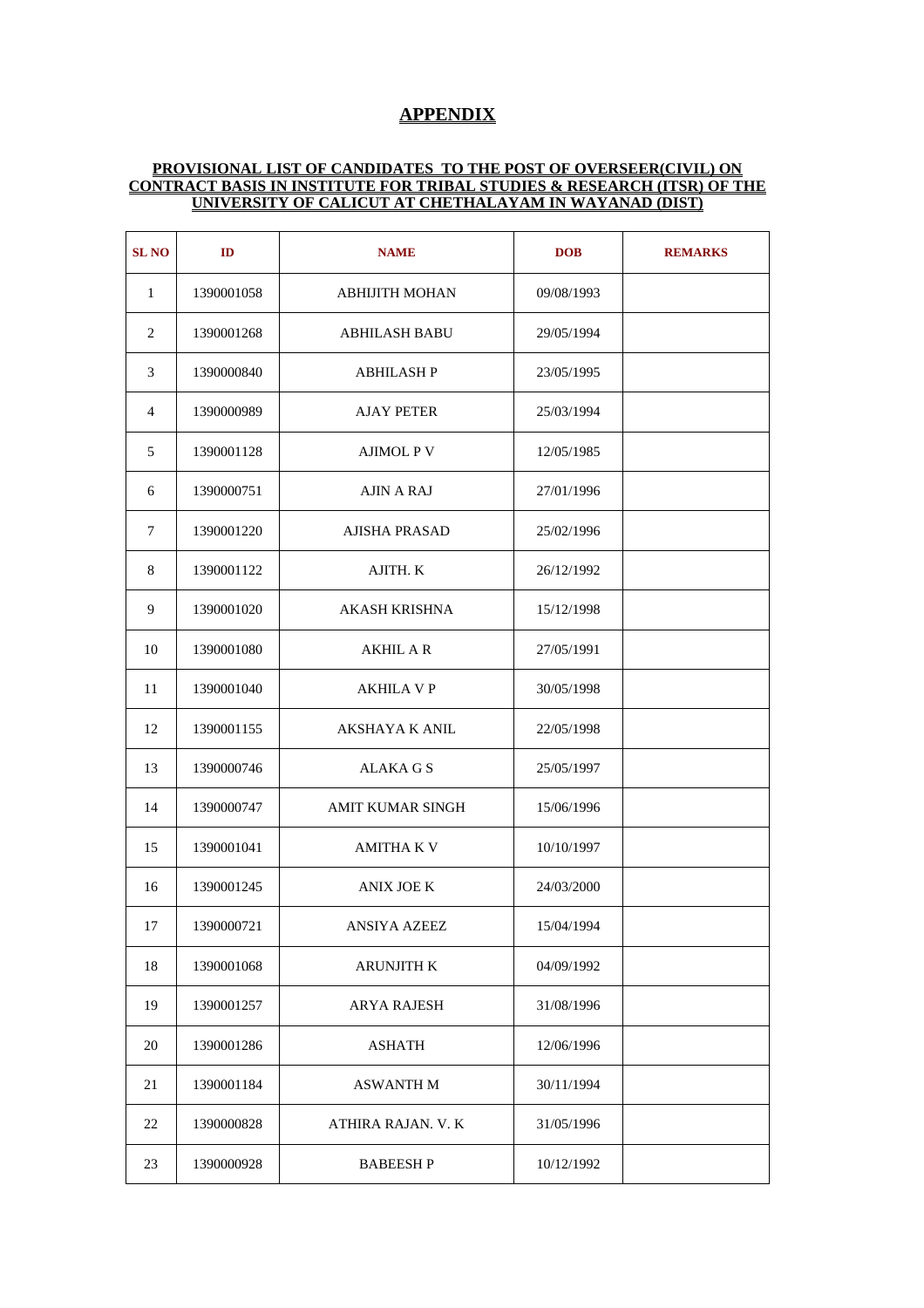| <b>SL NO</b> | ID         | <b>NAME</b>           | <b>DOB</b> | <b>REMARKS</b> |
|--------------|------------|-----------------------|------------|----------------|
| 24           | 1390000923 | <b>BASIL IPE</b>      | 30/10/1997 |                |
| 25           | 1390001294 | <b>BESILIE</b>        | 22/05/1997 |                |
| 26           | 1390000831 | DALVIN C J            | 27/11/1993 |                |
| 27           | 1390001042 | DEEPAK KUMAR NAMDEO   | 21/08/1993 |                |
| 28           | 1390001049 | DEVIKA M P            | 22/04/1994 |                |
| 29           | 1390000995 | DHRISYA RAMESH        | 12/11/1993 |                |
| 30           | 1390001264 | DIVYA VENUGOPAL       | 23/01/1997 |                |
| 31           | 1390001246 | <b>FABINA K H</b>     | 01/04/1996 |                |
| 32           | 1390000990 | <b>FAZIL VV</b>       | 25/02/1997 |                |
| 33           | 1390000988 | <b>GOPIKA V P</b>     | 14/05/1995 |                |
| 34           | 1390001224 | <b>GOPIKRISHNAN E</b> | 04/06/1995 |                |
| 35           | 1390001082 | <b>HAMEEM IRSHAD</b>  | 13/05/1990 |                |
| 36           | 1390000771 | <b>HANEEF P</b>       | 24/09/1992 |                |
| 37           | 1390000754 | HARITHA K H           | 21/03/1995 |                |
| 38           | 1390001013 | HARITHAKRISHNAN K R   | 18/05/1997 |                |
| 39           | 1390001084 | <b>HASHIJ M</b>       | 25/09/1997 |                |
| 40           | 1390000784 | <b>IMRAN ANSARI</b>   | 08/07/1998 |                |
| 41           | 1390000775 | <b>IRSHAD.I</b>       | 07/11/1997 |                |
| 42           | 1390000889 | <b>JISHAMOL SHAJI</b> | 28/01/1996 |                |
| 43           | 1390001100 | <b>JISHNUPG</b>       | 26/09/1995 |                |
| 44           | 1390001266 | JITHIN BALAN N        | 19/09/1997 |                |
| 45           | 1390001284 | <b>JUNAID P</b>       | 07/08/1993 |                |
| 46           | 1390000719 | <b>JUNAIS PT</b>      | 19/06/1994 |                |
| 47           | 1390000800 | <b>JUSTIN BABY</b>    | 28/03/1988 |                |
| 48           | 1390001101 | KAVYA GOPI            | 13/12/1992 |                |
| 49           | 1390000821 | <b>MARJAN M</b>       | 02/04/1999 |                |
| 50           | 1390001145 | MEGHA A               | 24/05/1996 |                |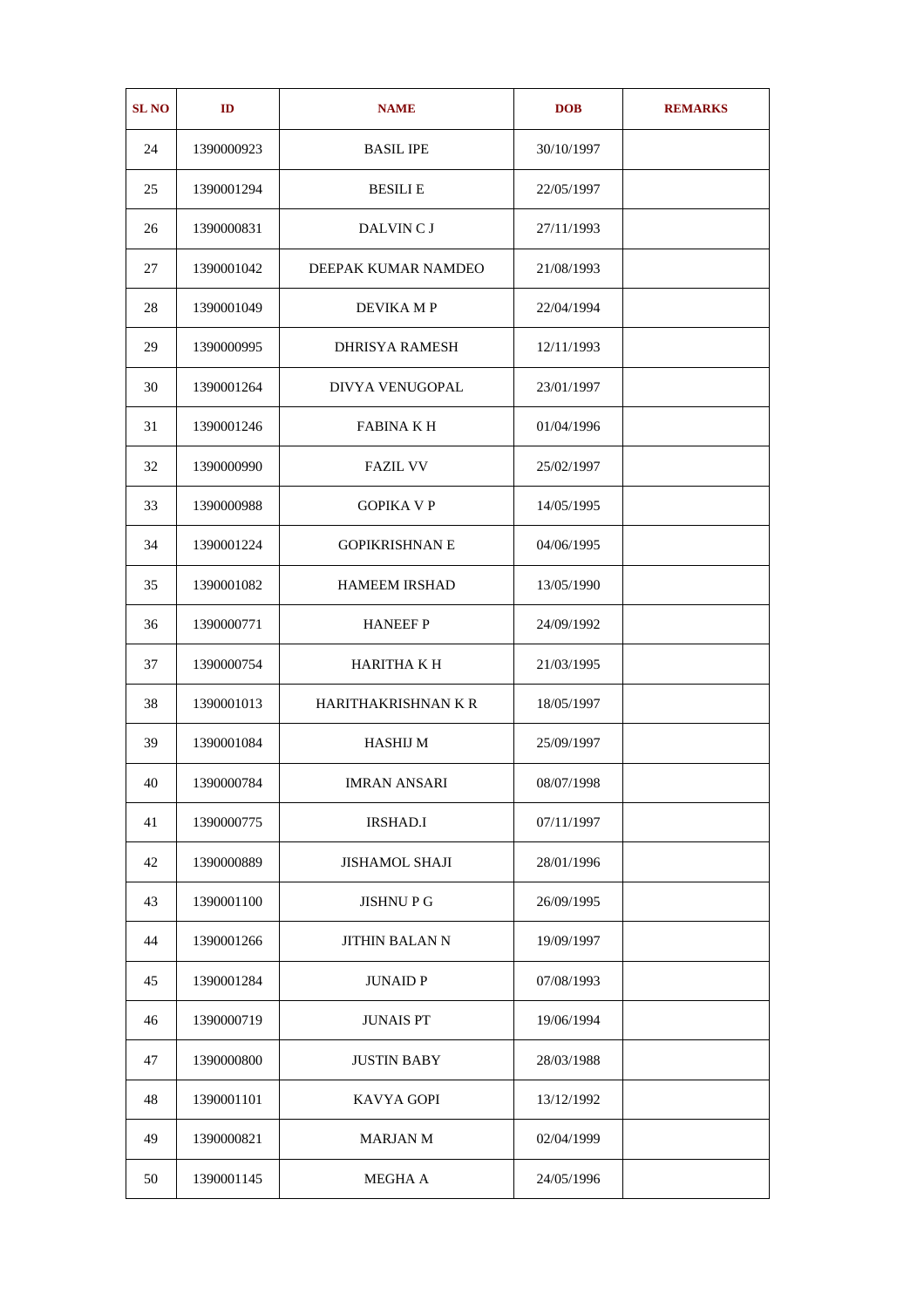| <b>SL NO</b> | ID         | <b>NAME</b>               | <b>DOB</b> | <b>REMARKS</b> |
|--------------|------------|---------------------------|------------|----------------|
| 51           | 1390000979 | <b>MIDHUN RAJ PP</b>      | 01/04/1995 |                |
| 52           | 1390000809 | <b>MIDHUN S</b>           | 13/07/1996 |                |
| 53           | 1390000950 | MOHAMMED ABDUL NASEER P V | 18/09/1994 |                |
| 54           | 1390000714 | MOHAMMED ASHIQUE P T      | 13/03/1991 |                |
| 55           | 1390001098 | MOHAMMED IHSAN KV         | 05/10/1991 |                |
| 56           | 1390000892 | MOHAMMED NAMEER O K       | 03/05/1994 |                |
| 57           | 1390000792 | MOHAMMED RASHID NK        | 24/01/1998 |                |
| 58           | 1390001012 | <b>MONISH M</b>           | 28/05/1987 |                |
| 59           | 1390001212 | <b>MUHAMMED ASIF T</b>    | 30/05/1993 |                |
| 60           | 1390000734 | MUHAMMED FAYIS. E K       | 31/05/1995 |                |
| 61           | 1390000907 | MUHAMMED SAHEER G         | 15/05/1995 |                |
| 62           | 1390001166 | MUHAMMED SALIH V K        | 11/07/1994 |                |
| 63           | 1390000894 | MUHAMMED SHAKKIR.KP       | 30/11/1995 |                |
| 64           | 1390001034 | NISHAD N J                | 03/04/1990 |                |
| 65           | 1390001222 | <b>NITHIN SHAJAN</b>      | 27/02/1998 |                |
| 66           | 1390001208 | <b>PRANAV P</b>           | 13/05/1993 |                |
| 67           | 1390001311 | PRAVEENA M R              | 06/07/1997 |                |
| 68           | 1390001301 | <b>RANJITHA V R</b>       | 02/03/1994 |                |
| 69           | 1390000924 | REMYA. K. R               | 14/01/1984 |                |
| 70           | 1390000997 | RESHMA A K                | 08/08/1992 |                |
| 71           | 1390000795 | SAINI.ARUNACHALAM         | 13/07/1999 |                |
| 72           | 1390000757 | <b>SANDEEP RAJ</b>        | 05/08/1998 |                |
| 73           | 1390000942 | SARANYA G                 | 01/06/1997 |                |
| 74           | 1390001167 | SARATH.T.P                | 25/03/1994 |                |
| 75           | 1390000920 | SAROOP.P.S                | 16/10/1995 |                |
| 76           | 1390001215 | SATENDRA SINGH            | 29/08/1987 |                |
| 77           | 1390001103 | <b>SATHEESHP</b>          | 29/01/1995 |                |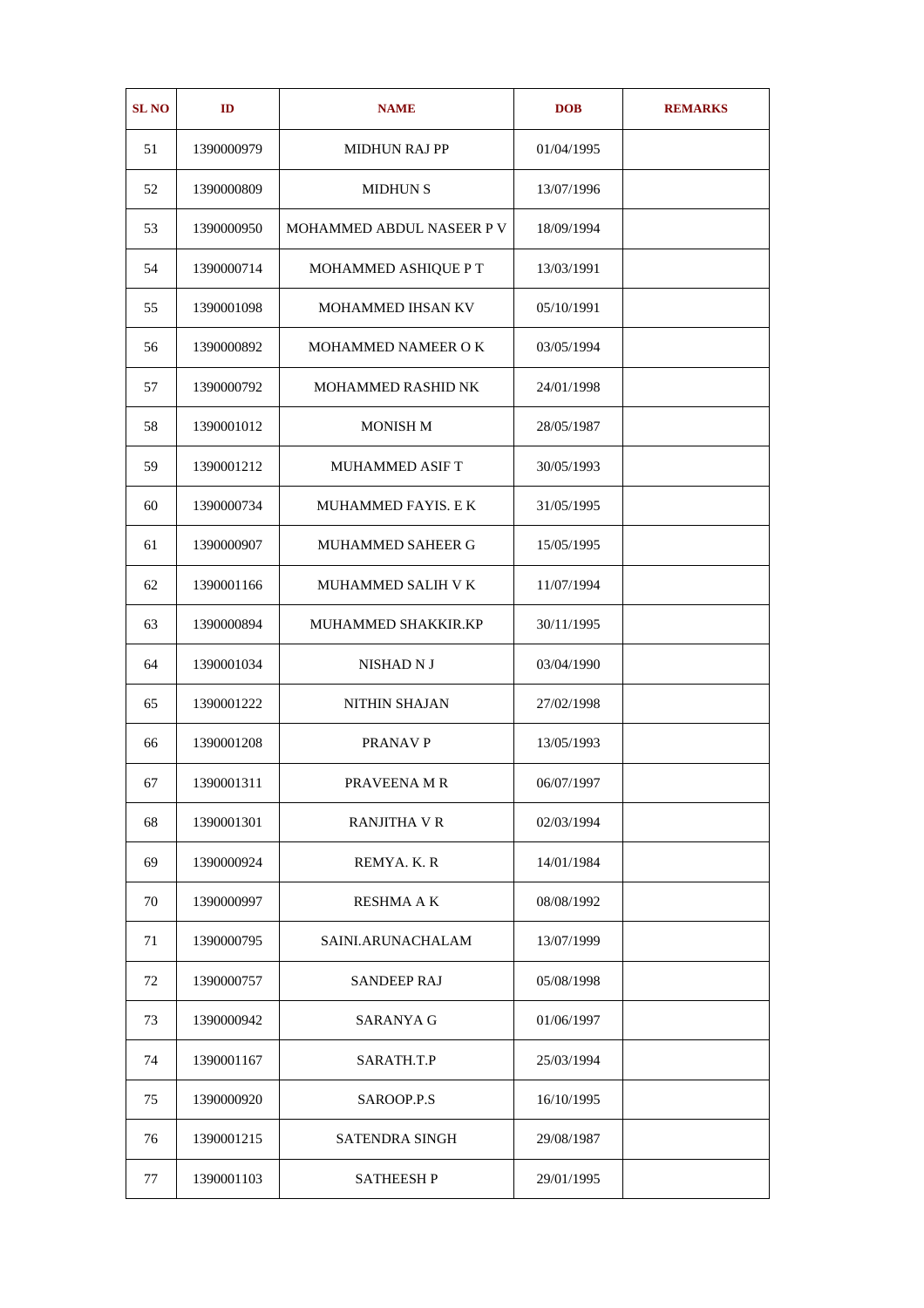| <b>SL NO</b> | ID         | <b>NAME</b>               | <b>DOB</b> | <b>REMARKS</b>                                                                         |
|--------------|------------|---------------------------|------------|----------------------------------------------------------------------------------------|
| 78           | 1390001205 | <b>SAVITHA</b>            | 23/05/1994 |                                                                                        |
| 79           | 1390000985 | SHABEEBA. V.K             | 12/02/1996 |                                                                                        |
| 80           | 1390000893 | SHABEER MT                | 25/05/1994 |                                                                                        |
| 81           | 1390000799 | SHAMNAD TK                | 12/12/1988 |                                                                                        |
| 82           | 1390000752 | SHILPA C S                | 14/02/1996 |                                                                                        |
| 83           | 1390000953 | SIBIN K                   | 10/11/1994 |                                                                                        |
| 84           | 1390000810 | SINI S NAIR               | 11/07/1995 |                                                                                        |
| 85           | 1390000769 | <b>SK SALAMUDDIN</b>      | 03/03/1993 |                                                                                        |
| 86           | 1390001241 | SOURABH RANJAN            | 01/06/1994 |                                                                                        |
| 87           | 1390001117 | <b>SREELAKSHMI PN</b>     | 07/05/1997 |                                                                                        |
| 88           | 1390001031 | <b>SREELAKSHMI S NAIR</b> | 22/05/1994 |                                                                                        |
| 89           | 1390001156 | <b>SUDHEESH M R</b>       | 23/05/1999 |                                                                                        |
| 90           | 1390001198 | SWATHI KRISHNA K          | 18/05/1996 |                                                                                        |
| 91           | 1390001113 | SYAM.P.M                  | 25/11/1988 |                                                                                        |
| 92           | 1390000905 | <b>VAISHAKH SEKHAR</b>    | 24/03/1995 |                                                                                        |
| 93           | 1390001274 | VANDANA T K               | 04/12/1994 |                                                                                        |
| 94           | 1390000852 | VIGIL V V                 | 28/06/1989 |                                                                                        |
| 95           | 1390000891 | <b>VIPIN DAS A S</b>      | 23/03/1994 |                                                                                        |
| 96           | 1390000940 | VIPISHA K                 | 22/10/1994 |                                                                                        |
| 97           | 1390001261 | VISHNU C.J                | 29/09/1996 |                                                                                        |
| 98           | 1390000791 | VISHNUDAS VH              | 11/03/1992 |                                                                                        |
| 99           | 1390001072 | VISMAYA SURESH            | 31/05/1994 |                                                                                        |
| 100          | 1390000994 | <b>VIVEK TV</b>           | 13/08/1997 |                                                                                        |
| 101          | 1390000782 | YOGESH KUMAR              | 16/02/1993 |                                                                                        |
| 102          | 1390000951 | <b>ADITHYAPR</b>          | 16/04/1997 | <b>ELIGIBLE ONLY IF</b><br><b>CANDIDATE POSSESS</b><br>DIPLOMA IN CIVIL<br>ENGINEERING |
| 103          | 1390000962 | <b>AKHIL SURENDRAN</b>    | 29/04/1994 | <b>ELIGIBLE ONLY IF</b><br><b>CANDIDATE POSSESS</b><br>DIPLOMA IN CIVIL<br>ENGINEERING |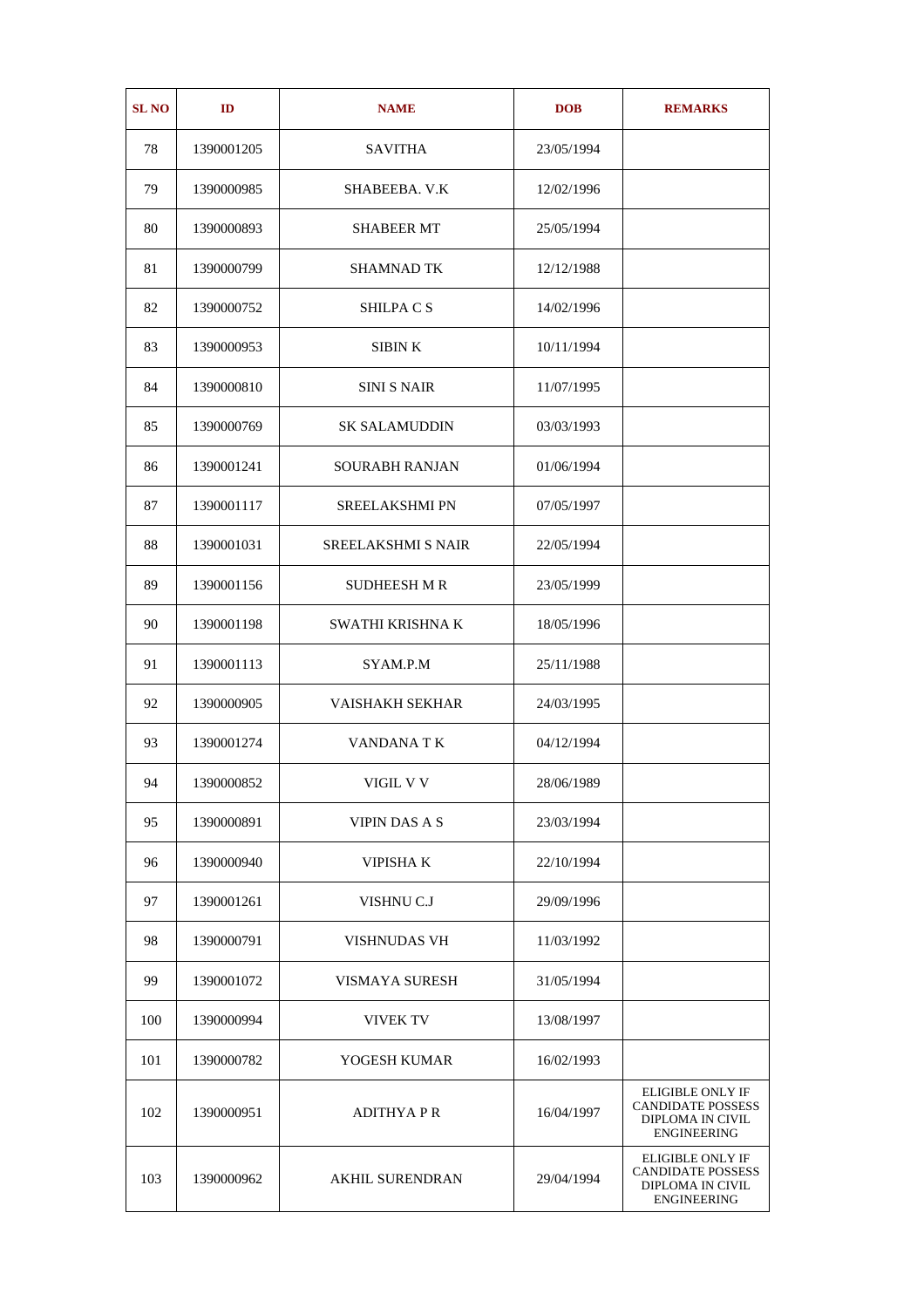| <b>SL NO</b> | ID         | <b>NAME</b>                | <b>DOB</b> | <b>REMARKS</b>                                                                                |
|--------------|------------|----------------------------|------------|-----------------------------------------------------------------------------------------------|
| 104          | 1390000982 | ARCHANA NK                 | 13/10/1994 | <b>ELIGIBLE ONLY IF</b><br><b>CANDIDATE POSSESS</b><br>DIPLOMA IN CIVIL<br><b>ENGINEERING</b> |
| 105          | 1390001289 | ASWATHI.N.S                | 26/06/1992 | <b>ELIGIBLE ONLY IF</b><br><b>CANDIDATE POSSESS</b><br>DIPLOMA IN CIVIL<br><b>ENGINEERING</b> |
| 106          | 1390001152 | ASWIN C                    | 26/01/1994 | <b>ELIGIBLE ONLY IF</b><br><b>CANDIDATE POSSESS</b><br>DIPLOMA IN CIVIL<br><b>ENGINEERING</b> |
| 107          | 1390001029 | <b>GOVIND A</b>            | 01/02/1995 | <b>ELIGIBLE ONLY IF</b><br><b>CANDIDATE POSSESS</b><br>DIPLOMA IN CIVIL<br><b>ENGINEERING</b> |
| 108          | 1390000865 | <b>JARITHAP</b>            | 03/07/1994 | <b>ELIGIBLE ONLY IF</b><br><b>CANDIDATE POSSESS</b><br>DIPLOMA IN CIVIL<br><b>ENGINEERING</b> |
| 109          | 1390000711 | <b>MOHAMMED NISHMAL K</b>  | 24/07/1995 | <b>ELIGIBLE ONLY IF</b><br><b>CANDIDATE POSSESS</b><br>DIPLOMA IN CIVIL<br><b>ENGINEERING</b> |
| 110          | 1390001006 | <b>MUHAMMED MIFTHAD V</b>  | 01/10/1995 | <b>ELIGIBLE ONLY IF</b><br><b>CANDIDATE POSSESS</b><br>DIPLOMA IN CIVIL<br><b>ENGINEERING</b> |
| 111          | 1390001060 | NAJEEB PUTHETH ABDULKHADER | 11/11/1986 | <b>ELIGIBLE ONLY IF</b><br><b>CANDIDATE POSSESS</b><br>DIPLOMA IN CIVIL<br><b>ENGINEERING</b> |
| 112          | 1390001133 | <b>NAMEETHA JAMES</b>      | 20/06/1998 | <b>ELIGIBLE ONLY IF</b><br><b>CANDIDATE POSSESS</b><br>DIPLOMA IN CIVIL<br><b>ENGINEERING</b> |
| 113          | 1390001154 | <b>REVATHI A K</b>         | 16/07/1998 | <b>ELIGIBLE ONLY IF</b><br><b>CANDIDATE POSSESS</b><br>DIPLOMA IN CIVIL<br>ENGINEERING        |
| 114          | 1390000712 | SAFEER ABDULLA AHAMED M    | 25/08/1996 | ELIGIBLE ONLY IF<br><b>CANDIDATE POSSESS</b><br>DIPLOMA IN CIVIL<br><b>ENGINEERING</b>        |
| 115          | 1390000885 | SHAMNAD U                  | 27/12/1994 | <b>ELIGIBLE ONLY IF</b><br><b>CANDIDATE POSSESS</b><br>DIPLOMA IN CIVIL<br>ENGINEERING        |
| 116          | 1390001048 | SINSIYA K.P                | 10/05/1998 | <b>ELIGIBLE ONLY IF</b><br><b>CANDIDATE POSSESS</b><br>DIPLOMA IN CIVIL<br><b>ENGINEERING</b> |
| 117          | 1390001092 | THAMSEED A. A              | 13/12/1996 | <b>ELIGIBLE ONLY IF</b><br><b>CANDIDATE POSSESS</b><br>DIPLOMA IN CIVIL<br>ENGINEERING        |
| 118          | 1390001109 | VISHNU.R                   | 13/06/1990 | <b>ELIGIBLE ONLY IF</b><br><b>CANDIDATE POSSESS</b><br>DIPLOMA IN CIVIL<br>ENGINEERING        |